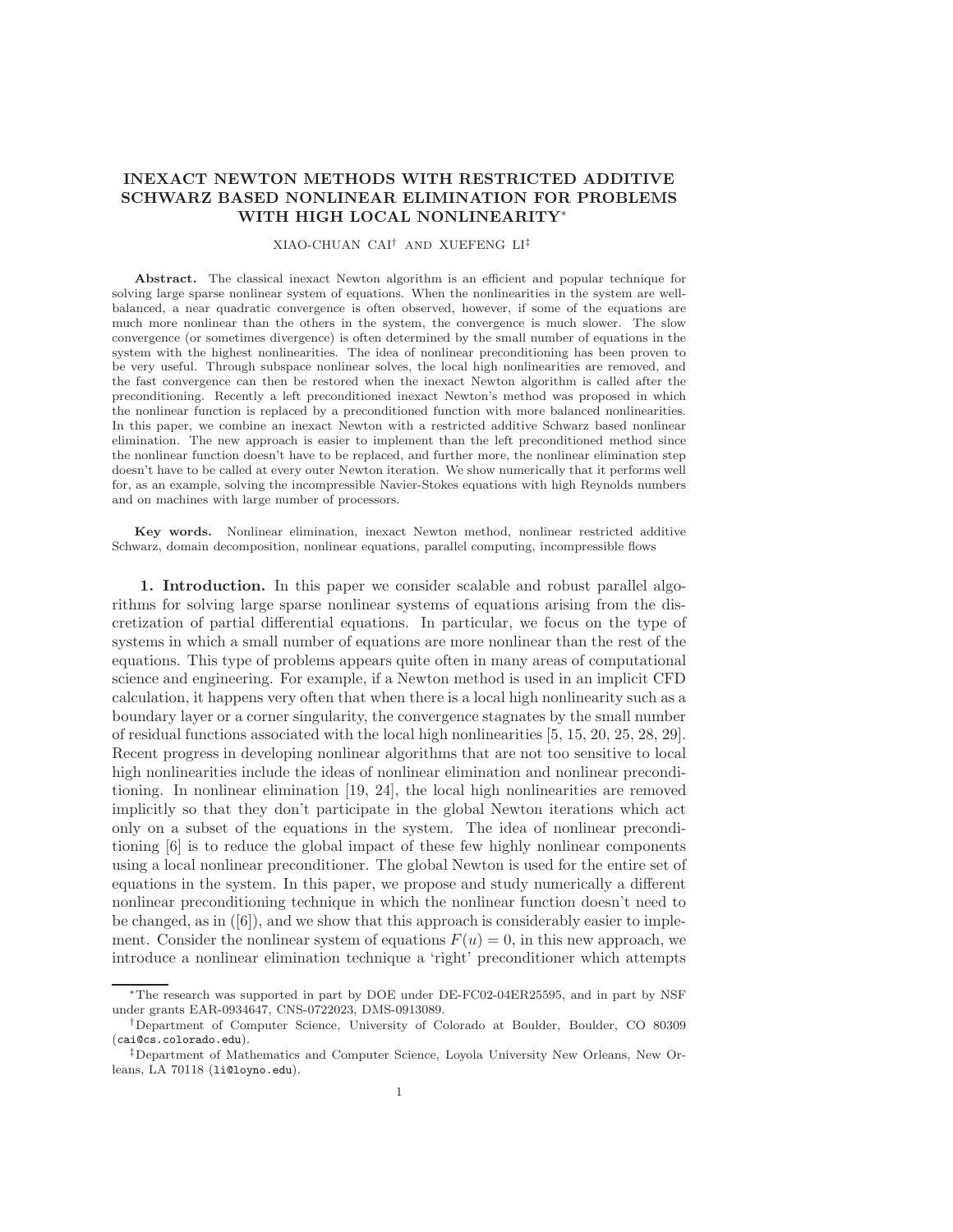to make the variable u more acceptable as compared to the approach in  $([6])$  which uses a 'left' preconditioner on the nonlinear function  $F(\cdot)$ . Since  $F(\cdot)$  doesn't have to be changed at all, the new approach can be incorporated into existing software packages for solving nonlinear systems without requiring too much additional effort. Physically speaking, left preconditioning and the new nonlinear elimination carry different meanings. For example, if  $F(u)$  is derived from fluid dynamics, u is often the basic flow field such as the velocity and  $F$  often represents the conservation laws. In this situation, left preconditioning means the change of the conservative quantities, such as the total mass, and nonlinear elimination means the change of the velocity field.

To construct the nonlinear elimination operator, we introduce a nonlinear version of the linear restricted additive Schwarz preconditioner [8], which has an interesting property that is not shared with its sibling algorithms such as the additive or the multiplicative Schwarz algorithms. Let us briefly describe this property which we refer to as the *reduced boundary effect property*, which is something we discovered while running the numerical experiments. Suppose the nonlinear function, denoted as  $F(u)$ , is the discretization of a second order partial differential equation defined on the domain  $\Omega$ . Let  $\omega$  be a subdomain in  $\Omega$ . When defining the overlapping domain decomposition preconditioner, a subdomain problem has to be solved in  $\omega$  with an artificial boundary condition imposed on  $\partial \omega$ . Let  $u_c$  be the current approximate solution on  $\Omega$  and  $u_{\omega}$  the solution on  $\omega$ . After the subdomain solve, a new approximate solution can be defined as  $u_{new}$  which equals to  $u_{\omega}$  in  $\omega$  and  $u_c$  in  $\Omega \setminus \omega$ . For the new approximate solution the corresponding residual function  $F(u_{new})$  has a very distinctive feature, that is, it has a large jump along the interface  $\partial \omega$ ; see the right figure in Fig.2.1 for an illustrative one dimensional example. To reduce the interface jump on the boundary of  $\omega$ , we introduce a larger domain  $\omega'$  ( $\omega \subset \omega' \subset \Omega$ ) and solve the subdomain problem defined on  $\omega'$  and then only keep the part of the solution inside  $\omega$ ; i.e., throw away the bad part of the solution in  $\omega' \setminus \omega$ . Of course, to have a good approximation for the whole domain, we need many such subdomain solves covering the entire  $\Omega$ .

Note that by throwing away the bad part of the solution we obtain not only a better solution but also lower the communication cost when the algorithm is implemented on a distributed memory computer. The theoretical understanding of the nonlinear restricted additive Schwarz preconditioner is out of the scope of this paper, and we believe it may not be a trivial matter because a satisfactory theory for the linear restricted additive Schwarz preconditioner is yet to be established.

Consider a given nonlinear function  $F: \mathbb{R}^n \to \mathbb{R}^n$ , we are interested in finding a vector  $u^* \in R^n$ , such that

$$
F(u^*) = 0,
$$

starting from an initial guess  $u^{(0)} \in R^n$ . Here  $F = (F_1, \ldots, F_n)^T$ ,  $F_i = F_i(u_1, \ldots, u_n)$ , and  $u = (u_1, \ldots, u_n)^T$ . Inexact Newton algorithms (IN) [10, 13, 21] are commonly used for solving such systems and can briefly be described here. Suppose  $u^{(k)}$  is the current approximate solution; a new approximate solution  $u^{(k+1)}$  can be computed through

(1.2) 
$$
u^{(k+1)} = u^{(k)} + \lambda^{(k)} p^{(k)},
$$

where the inexact Newton direction  $p^{(k)}$  satisfies

(1.3) 
$$
||F(u^{(k)}) + F'(u^{(k)})p^{(k)}|| \leq \eta_k ||F(u^{(k)})||.
$$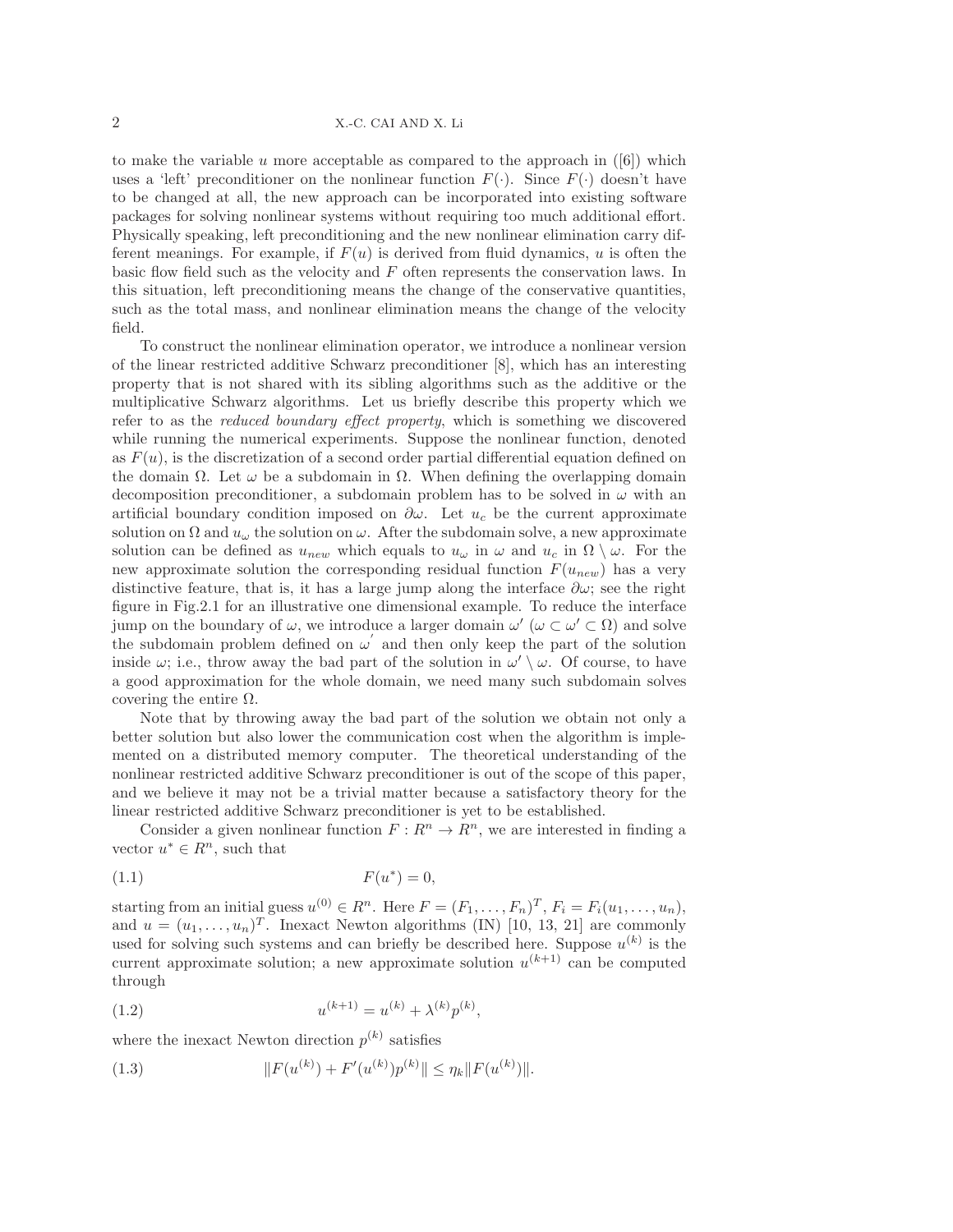Here  $\eta_k \in [0, 1)$  is a scalar that determines how accurately the Jacobian system needs to be solved using, for example, Krylov subspace methods [2, 3, 13, 14], and  $\lambda^{(k)}$  is another scalar that determines how far one should go in the selected inexact Newton direction [13]. In an ideal case,  $\lambda^{(k)} = 1$ , which means that a full inexact Newton step is taken, however, in many practical situations,  $\lambda^{(k)}$  is much smaller than 1, and this is often due to the fact that some dominate terms of the residual vector  $F(u^{(k)})$  can't be sufficiently reduced by following the Newton search direction. Small  $\lambda^{(k)}$  implies slow convergence, or stagnation, in some cases. We will show in the paper that once nonlinear elimination is used, full inexact Newton steps become acceptable even for some difficult problems, such as incompressible Navier-Stokes with high Reynolds numbers.

The rest of the paper is organized as follows. In section 2, we introduce the nonlinear additive Schwarz preconditioned system and show how it reduces in certain special cases to known methods. In section 3, we discuss the details of the algorithm. Numerical examples are given in section 4. Some concluding remarks are given in Section 5.

2. A nonlinear restricted additive Schwarz algorithm. Restricted additive Schwarz (RAS) was first introduced in [8] as a linear preconditioner for solving sparse linear system of equations. It is a modification of the classical additive Schwarz method (AS, [27]). Comparing with AS, RAS needs less communication, and often less number of iterations, when implemented on distributed memory computers. In this section, we extend RAS to nonlinear problems and the motivation is completely different from what we had for linear problems.

To motivate the work, we first discuss a nonlinear elimination algorithm [24] and some of its features. Let  $F(\cdot)$  be the discretization of a one-dimensional nonlinear boundary value problem (Poisson, for example) defined on a domain  $\Omega = (0, 1)$  and  $u_c$  be an approximate solution of the nonlinear system  $F(u) = 0$  defined on  $\Omega$  with the corresponding residual  $F(u_c)$ . To illustrate the situation, we provide a picture of  $u_c$  and  $F(u_c)$  in Fig.2.1 (the blue curves or the curves marked with "o"). It is clear that  $u_c$  is not close to the desired solution, since  $F(u_c)$  is not close to zero. The idea of nonlinear elimination is to make some components of  $F(u_c)$  zero, or close to zero. Let us denote by  $\omega \subset \Omega$  as the interval in which  $F(u_c)$  is to be reduced, then we can describe the algorithm as follows.

Step 1: Find  $u_{\omega}$ , which approximately solves

$$
(2.1) \t\t F_{\omega}(u_{\omega}) = 0,
$$

where  $F_{\omega}$  is the restriction of  $F(\cdot)$  in the subdomain  $\omega$ . We assume  $u_{\omega}$  satisfies the boundary condition

$$
(2.2) \t\t\t u_{\omega}|_{\partial \omega} = u_c|_{\partial \omega}.
$$

Step 2: Obtain a new global approximate solution

$$
u_{new} = \begin{cases} u_{\omega} & \text{in } \omega \\ u_c & \text{in } \Omega \setminus \omega. \end{cases}
$$

The new solution  $u_{new}$  is shown in Fig. 2.1 (the red curve on the left marked with "x"). The interesting thing is that the corresponding residual function  $F(u_{new})$  (the red curve of the right figure in Fig.2.1 marked with "x"), which is indeed very small inside the subdomain  $\omega$  and is not changed outside of  $\omega$ . However, on the boundary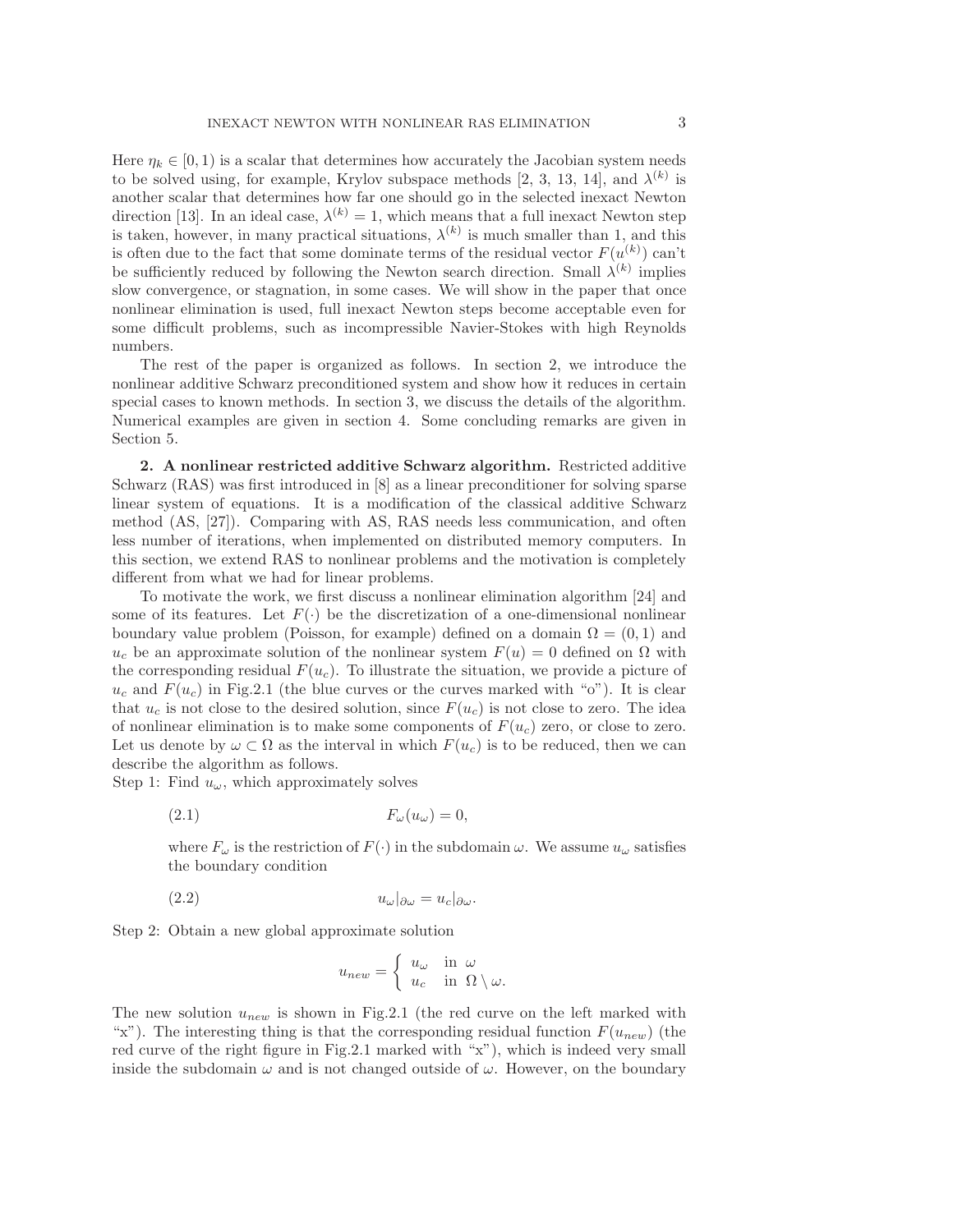

FIG. 2.1. *The left figures are for* u and the right figures are the residuals  $F(u)$ .

of  $\omega$ , the function values increase quite a bit. This is not unexpected, the transition from  $u_{\omega}$  to  $u_c$  may be hardly noticeable, but the first and second derivatives change a lot. The calculation of  $F(u_{new})$  involves second derivatives at the boundary points of  $\omega$ , and therefore  $F(u_{new})$  has sharp jumps. The jumps need to be removed or reduced for the algorithm to be useful.

Below we introduce a nonlinear restricted additive Schwarz technique which is based on the nonlinear elimination idea just outlined, but with two key differences: (1) We do not assume we know which components to eliminate before hand; (2) After the local nonlinear elimination we keep the solution in the "true" interior of  $\omega$  and throw away values near the boundary of  $\omega$ .

For the purpose of parallel computing, we decompose the domain into subdomains and the eliminations are carried out on every subdomains in parallel. More precisely, if any components in a subdomain need to be eliminated, then all components in the subdomain are eliminated. Suppose the system to be solved has n unknowns and n equations. Let

$$
S = (1, \ldots, n)
$$

be an index set; i.e., one integer for each unknown  $u_i$  and  $F_i$ . We assume that  $S_1, \ldots, S_N$  is a non-overlapping partition of S in the sense that

$$
\bigcup_{i=1}^{N} S_i = S, \ \ S_i \cap S_j = \emptyset \text{ if } i \neq j, \text{ and } S_i \subset S.
$$

Let  $n_i$  be the dimension of  $S_i$ ; then,

$$
\sum_{i=1}^{N} n_i = n.
$$

Using the partition of S, we introduce subspaces of  $R^n$  and the corresponding restriction and extension matrices. For each  $S_i$  we define  $V_i \subset R^n$  as

$$
V_i = \{v | v = (v_1, \dots, v_n)^T \in R^n, v_k = 0, \text{ if } k \notin S_i\}
$$

and  $R_i^0$  as an  $n \times n$  restriction (also extension) matrix whose kth column is either the kth column of the  $n \times n$  identity matrix  $I_{n \times n}$  if  $k \in S_i$  or zero if  $k \notin S_i$ . We next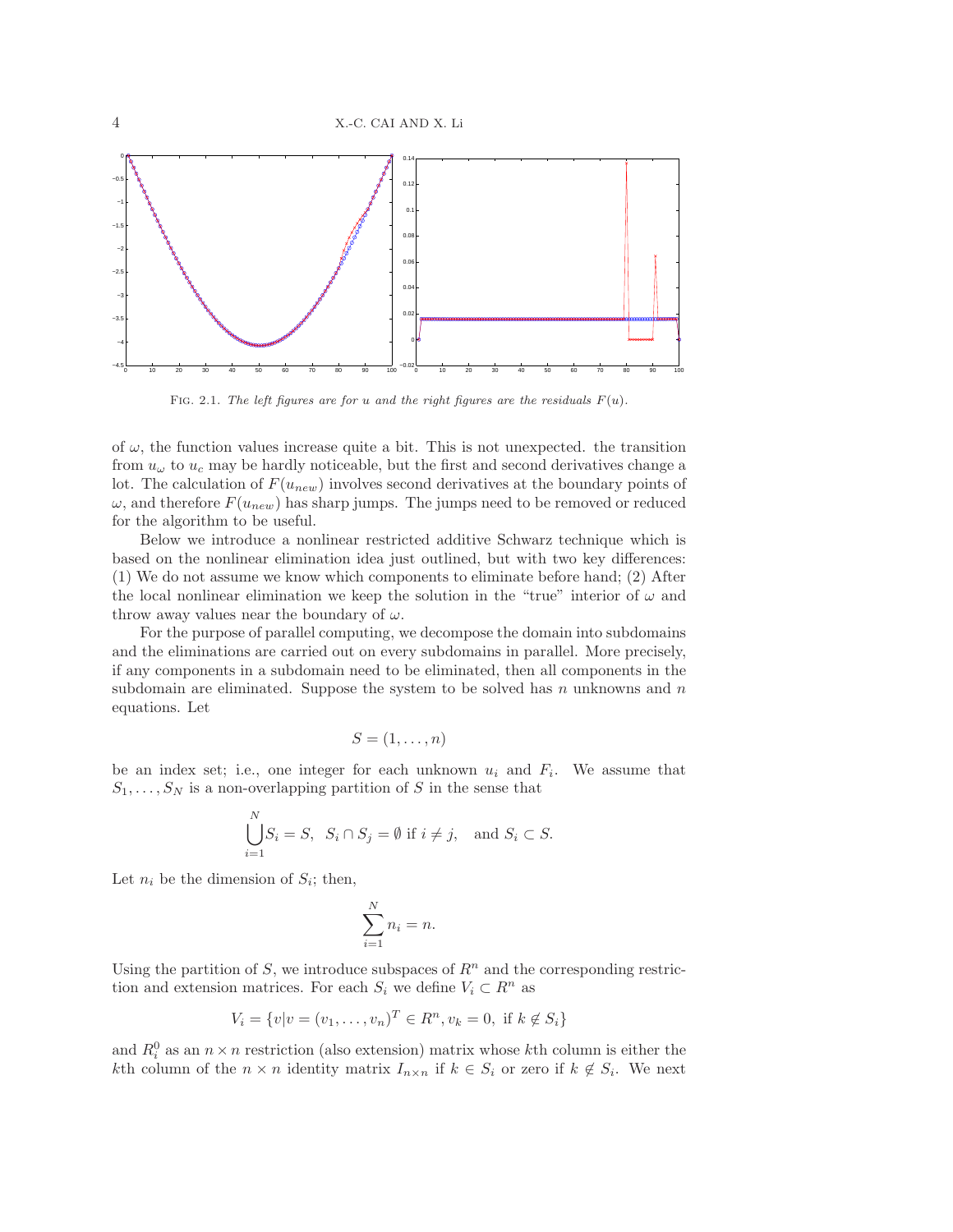introduce an overlapping partition of S. Let  $S_i^{\delta}$  be an extension of  $S_i$ ; i.e.,

$$
S_i \subset S_i^{\delta}, \text{ for } i = 1, \cdots, N.
$$

where  $\delta$  is an positive integer indicating the size of the overlap. In the case that S is from a finite element mesh we usually assign some meaning to the integer  $\delta$  as follows. If  $\delta = 0$ , then  $S_i^0 = S_i$ . If  $\delta = 1$ , we say the overlap is 1, which means only nodes in S that have distance 1 to  $S_i$  are included in  $S_i^1$ . In general,  $S_i^{\delta}$  contains all nodes in S whose distances to  $S_i$  are no more than  $\delta$ . Because of the recursive definition, we have

$$
S_i^{\delta_1} \subset S_i^{\delta_2}
$$
, if  $\delta_2 > \delta_1$ , for  $i = 1, \dots, N$ .

For each  $S_i^{\delta}$ , we define  $R_i^{\delta}$  as a restriction matrix whose kth column is either the kth column of the  $n \times n$  identity matrix  $I_{n \times n}$  if  $k \in S_i^{\delta}$  or zero if  $k \notin S_i^{\delta}$ . We denote by  $n_i^{\delta}$  as the dimension of  $S_i^{\delta}$ . Similarly, we can define the subspace  $V_i^{\delta}$  for  $S_i^{\delta}$ .

Using the restriction operator, we define the subdomain nonlinear function as

$$
F_i^{\delta}(u) = R_i^{\delta} F(u).
$$

We next define the major component of the algorithm, namely the nonlinearly preconditioned function. For any given  $v \in R<sup>n</sup>$ , in each overlapping subspace we find a vector  $v_i^{\delta} \in V_i^{\delta}$  that solves the subdomain nonlinear system

(2.3) 
$$
F_i^{\delta}(v + v_i^{\delta}) = 0.
$$

Note that the dimension of the problem is  $n_i^{\delta}$  and v is considered as a given vector. Then, we define

$$
(2.4) \t\t w_i = R_i^0(v + v_i^{\delta})
$$

and the nonlinear preconditioning operator G as

(2.5) 
$$
w = G(v) = w_1 + w_2 + \cdots + w_N.
$$

We will refer to  $G$  as the nonlinear restricted additive Schwarz operator, or simply restricted additive Schwarz (RAS). Note that the evaluation of the function  $G(v)$ , for a given v, involves the solution of nonlinear systems on all subdomains  $S_i^{\delta}$ . Very often, these nonlinear systems don't need to be solved very accurately. If the overlap is zero, then this is simply a nonlinear block Jacobi algorithm.

In (2.4), if  $R_i^0$  is replaced by  $R_i^{\delta}$ , the resulting nonlinear elimination operator would be the regular nonlinear additive Schwarz method. We tested the regular method for several nonlinear equations but didn't obtain satisfactory results.

In the linear case, this algorithm is the same as the restricted additive Schwarz preconditioned Richardson's method. Using the usual notation, if

$$
F(v) = Av - b,
$$

then, with a simple calculation, we have

$$
G(v) = v - M_{RAS}^{-1} F(v),
$$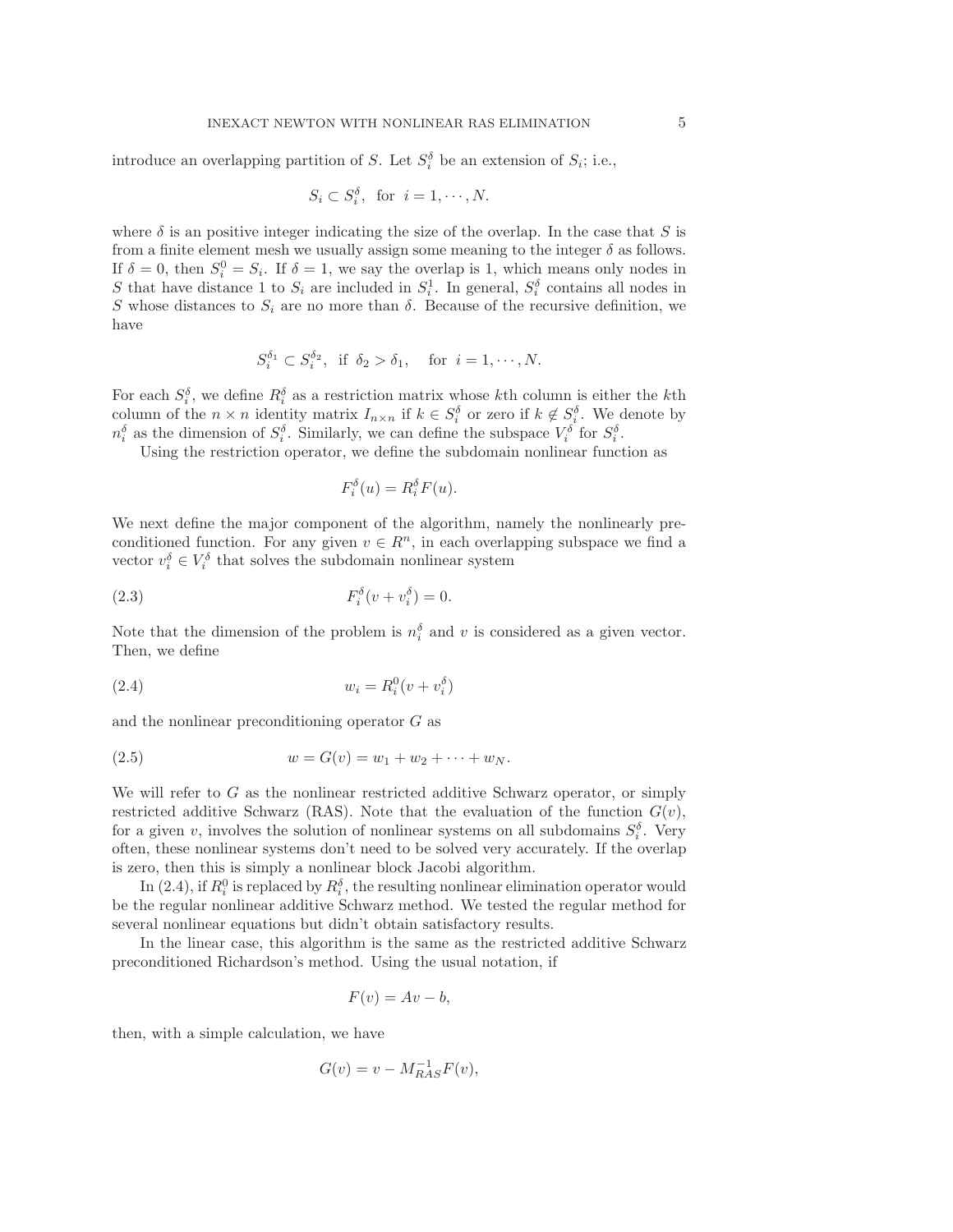where

$$
M_{RAS}^{-1} = \sum_{i=1}^{N} R_i^0 A_i^{-1} R_i^{\delta}
$$

and  $A_i^{-1}$  is the subspace inverse of  $A_i = R_i^{\delta} A R_i^{\delta}$ . We mention that in the linear case, there is another version of RAS, if we switch the operators  $R_i^0$  with  $R_i^{\delta}$ . We haven't studied this version for nonlinear problems.

3. The NKS-RAS algorithm. In this section we first give a high level description of the general algorithm and then discuss the details of each major component.

**3.1.** The basic algorithm. The goal is to solve equation (1.1) with a given initial guess  $u^{(0)}$ . Suppose we are at iteration k and  $u^{(k)}$  is the current approximate solution.

ALGORITHM 3.1 (NKS-RAS).

*Step 1 (The Nonlinearity Checking Step): Check the local and global stopping conditions.*

- *If the global condition is satisfied, stop.*
- *If the local conditions indicate that nonlinearities are not balanced, go to Step 2.*
- If the local conditions indicate that nonlinearities are balanced, set  $\tilde{u}^{(k)} =$ u (k) *, go to Step 3.*

*Step 2 (The RAS Step): Solve local nonlinear problems on the overlapping subdomains to obtain the subdomain correction*  $v_i^{\delta}$ 

$$
R_i^{\delta} F(u^{(k)} + v_i^{\delta}) = 0
$$

*for*  $i = 1, \dots, N$ *.* 

*Drop the solution in the overlapping part of the subdomain and compute the* global function  $G(u^{(k)})$ 

$$
G(u^{(k)}) = \sum_{i=1}^{N} R_i^0(u^{(k)} + v_i^{\delta}), \text{ and set } \tilde{u}^{(k)} = G(u^{(k)}).
$$

*Go to Step 3.*

*Step 3 (The NKS Step): Compute the next approximate solution*  $u^{(k+1)}$  *by approximately solving the following equation*

$$
F(u) = 0
$$

with one step of NKS iteration using  $\tilde{u}^{(k)}$  as the initial guess. *Go to Step 1.*

3.2. The nonlinearity checking step. To check the balance of the nonlinearity is difficult, if not impossible. At the current approximate solution  $u^{(k)}$ , if we take the Taylor's expansion of the function as

$$
F(u^{(k)}) + F'(u^{(k)})(u - u^{(k)}) + \frac{1}{2}F''(u^{(k)})(u - u^{(k)}, u - u^{(k)}) + O(||u - u^{(k)}||^3),
$$

then the values of the bilinear form,  $F''(u^{(k)})(u-u^{(k)}, u-u^{(k)})$ , tell us how nonlinear the function is in the neighborhood of  $u^{(k)}$ , however, the desired values are often too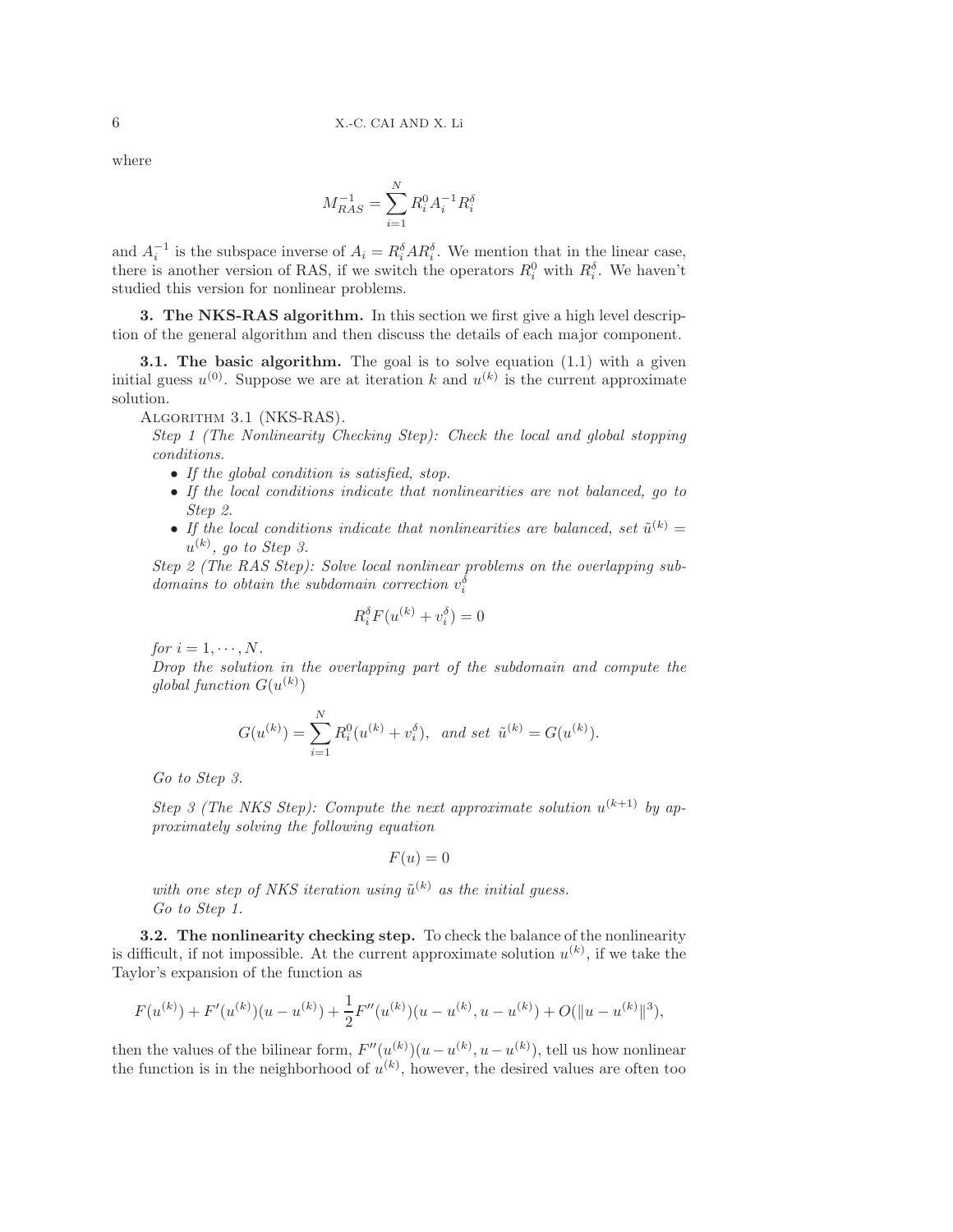expensive to compute. We use the following algorithm to check the balance of the nonlinearity.

- Algorithm 3.2 (Nonlinearity-checking). *At the* k*-th iteration,*
- *1. Compute*  $||F_1^{\delta}(u^{(k)})||, \ldots, ||F_N^{\delta}(u^{(k)})||.$
- 1. Compute  $||T_1(u^{\gamma})||$ , ...,  $||T_N(u^{\gamma})||$ .<br>
2. Determine m such that  $||F_m^{\delta}(u^{(k)})|| = \max{ {||F_i^{\delta}(u^{(k)})|| | 1 \le i \le N } }$ .
- *3. Nonlinearity is not balanced if*

$$
||F_m^{\delta}(u^{(k)})|| > \rho ||F(u^{(k)})||
$$

*where*  $0 < \rho < 1$  *is a pre-chosen constant; or else it is balanced.* 

The above mentioned algorithm is based purely on the partitioned domain. For the problems that we are working on (to be reported in the Numerical experiments section),  $F(\cdot)$  arises from the discretization of the Navier-Stokes equations. The pointwise values of the residual  $F(\cdot)$  represents how well the conservation laws are satisfied.  $F_i^{\delta}(\cdot)$  represents how well the conservation laws are satisfied in the *i*<sup>th</sup> subdomain. Other techniques may be used. For example, if there are multiple physical fields, such as velocity, vorticity, etc., then we can also check the residual values for each of the field separately and determine which field equations are more nonlinear than the others. A combination of the domain-based and field-based approaches may provide another choice in certain applications.

3.3. The RAS step. This is the nonlinear elimination step, and is called between two outer Newton iterations when the nonlinearity is not balanced. Its purpose is to provide a better "initial" guess for the next outer Newton iteration. When the nonlinearity is well-balanced, the global Newton method should work well by itself and this RAS step can be skipped. There are several issues: (1) how to define the subdomains? (2) how big an overlap to use? (3) how accurately the subdomain nonlinear systems should be solved? In this paper, the subdomains are all obtained via domain decomposition without considering the physical meanings of the equations. As to the size of the overlap, we will show some computational experiments in the next section using different sizes.

On each subdomain, the nonlinear subsystem to be solved takes the form

(3.1) 
$$
G_i(v_i^{\delta}) \equiv R_i^{\delta} F(u^{(k)} + v_i^{\delta}) = 0,
$$

which can be solved using Newton method with zero initial guess,  $(v_i^{\delta})^{(0)} = 0$ . Let  $(v_i^{\delta})^k$  be the current solution, then a new solution is computed by first finding a search direction  $p_i^{(k)}$  satisfying

(3.2) 
$$
G'_{i}\left((v_{i}^{\delta})^{(k)}\right)p_{i}^{(k)} = -G_{i}\left((v_{i}^{\delta})^{(k)}\right)
$$

and then compute

(3.3) 
$$
(v_i^{\delta})^{(k+1)} = (v_i^{\delta})^{(k)} + \lambda_i^{(k)} p_i^{(k)}.
$$

Here  $\lambda_i^{(k)}$  is a linesearch parameter. Since the solution  $v_i^{\delta}$  is a correction to the outer Newton solution, it should be close to zero when  $u^{(k)}$  is approaching the solution of the global system. If the subsystem is not too large, the Jacobian system can be solved simply with Gaussian elimination on a single processor. In some situations, if the subsystem is too large for a single processor, NKS can be used, with possibly further partitioning and another level of elimination for the purpose of parallel processing.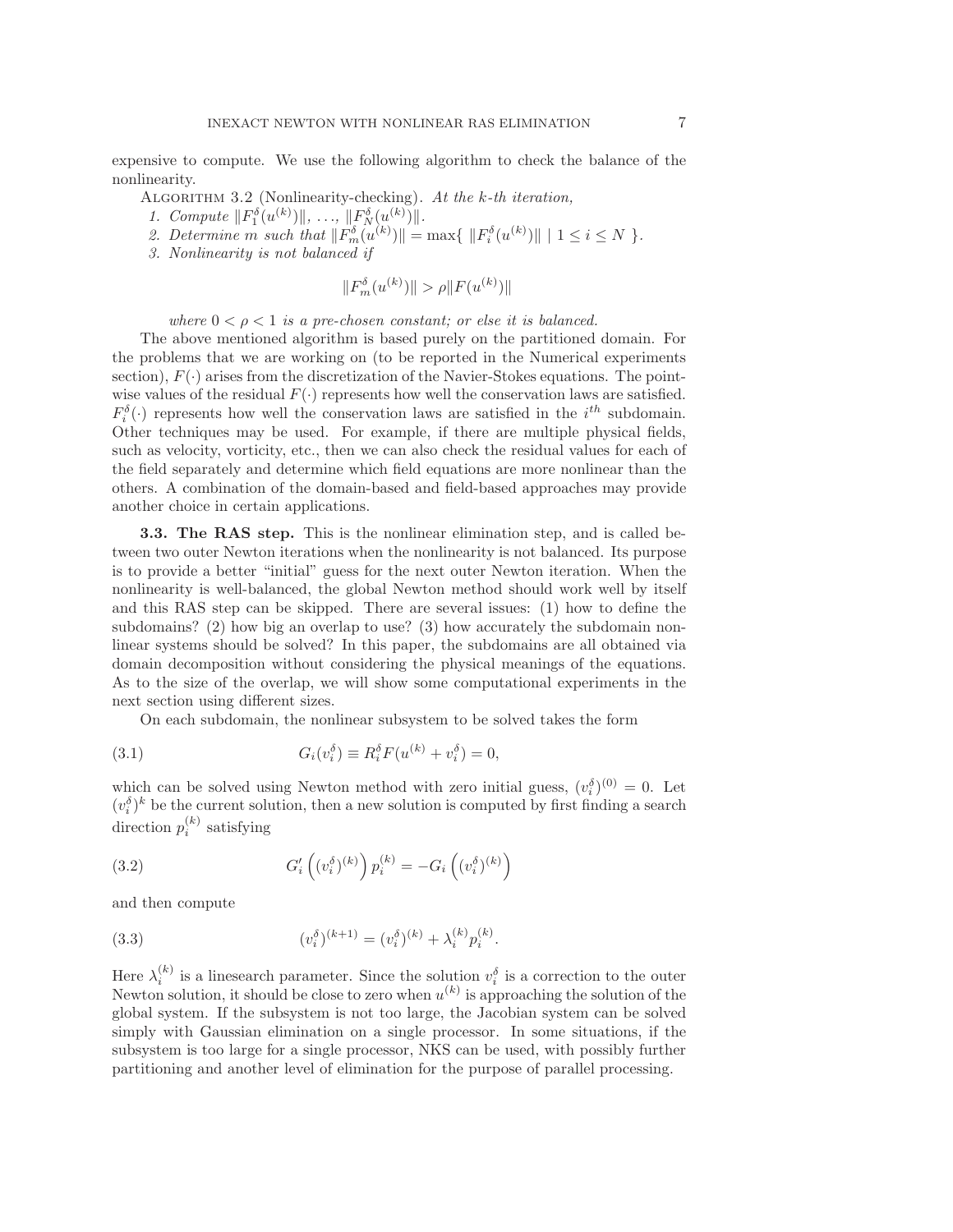A subsystem is set up for each subdomain, but not all of them need to actually be "solved". Very often, after checking the initial residual  $||G_i((v_i^{\delta})^0)||$ , the subsystem can immediately be declared as solved since the stopping condition is satisfied

$$
\left\| G_i((v_i^{\delta})^{(k)}) \right\| \leq \max \left\{ \varepsilon_r \| G_i((v_i^{\delta})^{(0)}) \|, \varepsilon_a \right\},\
$$

where  $\varepsilon_r$  and  $\varepsilon_a$  are the relative and absolute tolerances for the subdomain nonlinear problem. Once all the subsystems are solved, the solutions are gathered to form a global correction

(3.4) 
$$
\sum_{i=1}^{N} R_i^0 v_i^{\delta}
$$

to be added to the current solution  $u^{(k)}$ . The operation (3.4) is mathematically very important as it removes the values in the overlapping regions. Computationally, it involves nothing: neither computation nor communication.

We note that the RAS based nonlinear elimination operator  $G$  has an interesting property that is

$$
G^2 = G,
$$

which simply means that the elimination step doesn't need to be performed more than once per Newton iteration. The proof is straightforward.

Because  $S_1, \ldots, S_N$  is a non-overlapping partition of S, and  $R_j^0$  is an  $n \times n$ matrix whose k-th column is either the k-th column of the  $n \times n$  identity matrix  $I_{n \times n}$ if  $k \in S_j$ , or zero if  $k \notin S_j$ ,

(3.5) 
$$
\sum_{j=1}^{N} R_j^0 v = I_{n \times n} v = v
$$

Therefore, from equations (2.5) and (2.4),

(3.6) 
$$
w = G(v) = \sum_{j=1}^{N} R_j^0 (v + v_j^{\delta}) = v + \sum_{j=1}^{N} R_j^0 v_j^{\delta}
$$

When the nonlinear elimination procedure (2.5) is applied twice in a row,

$$
(3.7) \ \ w' = G(G(v)) = G(w) = \sum_{i=1}^{N} R_i^0(w + w_i^{\delta}) = \sum_{i=1}^{N} R_i^0 \left(v + \sum_{j=1}^{N} R_j^0 v_j^{\delta} + w_i^{\delta}\right)
$$

where  $w_i^{\delta}$  is the solution to

(3.8) 
$$
F_i^{\delta}(w+w_i^{\delta})=0, \text{ or, } F_i^{\delta}(v+\sum_{j=1}^N R_j^0 v_j^{\delta}+w_i^{\delta})=0.
$$

*Assume* that solution to equation (2.3) is unique, we then conclude that

(3.9) 
$$
\sum_{j=1}^{N} R_j^0 v_j^{\delta} + w_i^{\delta} = v_i^{\delta}.
$$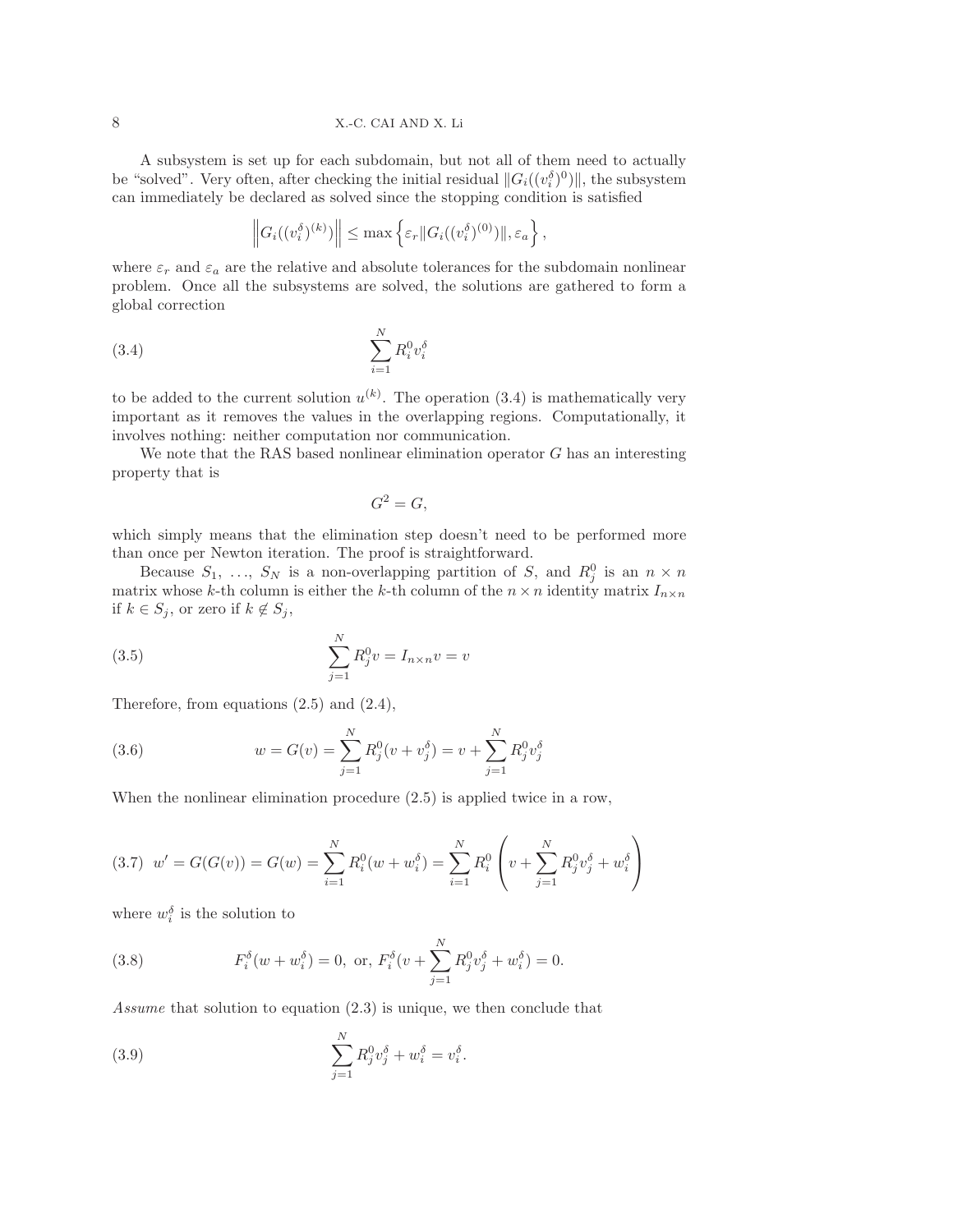Substitute the result from equation (3.9) back into equation (3.7),

(3.10) 
$$
w' = G(G(v)) = G(w) = \sum_{i=1}^{N} R_i^0 \left( v + \sum_{j=1}^{N} R_j^0 v_j^{\delta} + w_i^{\delta} \right)
$$

(3.11) 
$$
= \sum_{i=1}^{N} R_i^0 (v + v_i^{\delta}) = w = G(v)
$$

**3.4.** The NKS step. This is the step to solve the global nonlinear system (1.1). The only connection of this step and the RAS step is the initial guess; otherwise they are fairly independent, except in practice, they often use the same data structure. Let  $u^{(k)}$  be the current approximate solution, and J the Jacobian of  $F(\cdot)$  at  $u^{(k)}$ ,

$$
J = F' = \left(\frac{\partial F_i}{\partial u_j}\right)_{n \times n}
$$

and  $J_i$ , the restriction of the global Jacobian to the subdomain  $\Omega_i^{\delta}$ , i.e.,

$$
J_i = (R_i^{\delta} J R_i^{\delta})_{n_i^{\delta} \times n_i^{\delta}}
$$

for  $i = 1, \ldots, N$ . To advance the solution from the current solution  $u^{(k)}$ , we first find  $\tilde{p}^{(k)}$  satisfying

(3.12) 
$$
||F(u^{(k)}) + J(u^{(k)})M^{-1}\tilde{p}^{(k)}|| \leq \eta ||F(u^{(k)})||
$$

and then compute

(3.13) 
$$
u^{(k+1)} = u^{(k)} + \lambda^{(k)} p^{(k)},
$$

where  $p^{(k)} = M^{-1} \tilde{p}^{(k)}$  and  $\lambda^{(k)}$  is a linesearch parameter.  $M^{-1}$  can be any preconditioner for J. Since the Schwarz framework is used at the nonlinear elimination step, it is natural to use the same framework for M. To define the additive Schwarz preconditioner, let  $M_i^{-1}$  be the inverse of  $J_i$  or some approximation of the inverse, then the additive Schwarz preconditioner can be written as

(3.14) 
$$
M_{AS}^{-1} = \sum_{i=1}^{N} R_i^{\delta} M_i^{-1} R_i^{\delta}.
$$

We remark that this overlapping factor  $\delta$  doesn't have to be the same as the one in the nonlinear RAS step. In principle, the partition of the subdomains for building the preconditioner (3.14) doesn't have to be the same partition as in the nonlinear RAS step, but for the convenience of the implementation, we simply use the same partition. Many other linear preconditioners, such as the linear RAS, can also be used in (3.12), instead of (3.14).

4. Numerical experiments. We report some results of our numerical experiments in this section using the new algorithm, NKS-RAS, and we also compare the new results with those obtained using a standard inexact Newton method. We consider a two-dimensional driven cavity flow problem [16], in the velocity-vorticity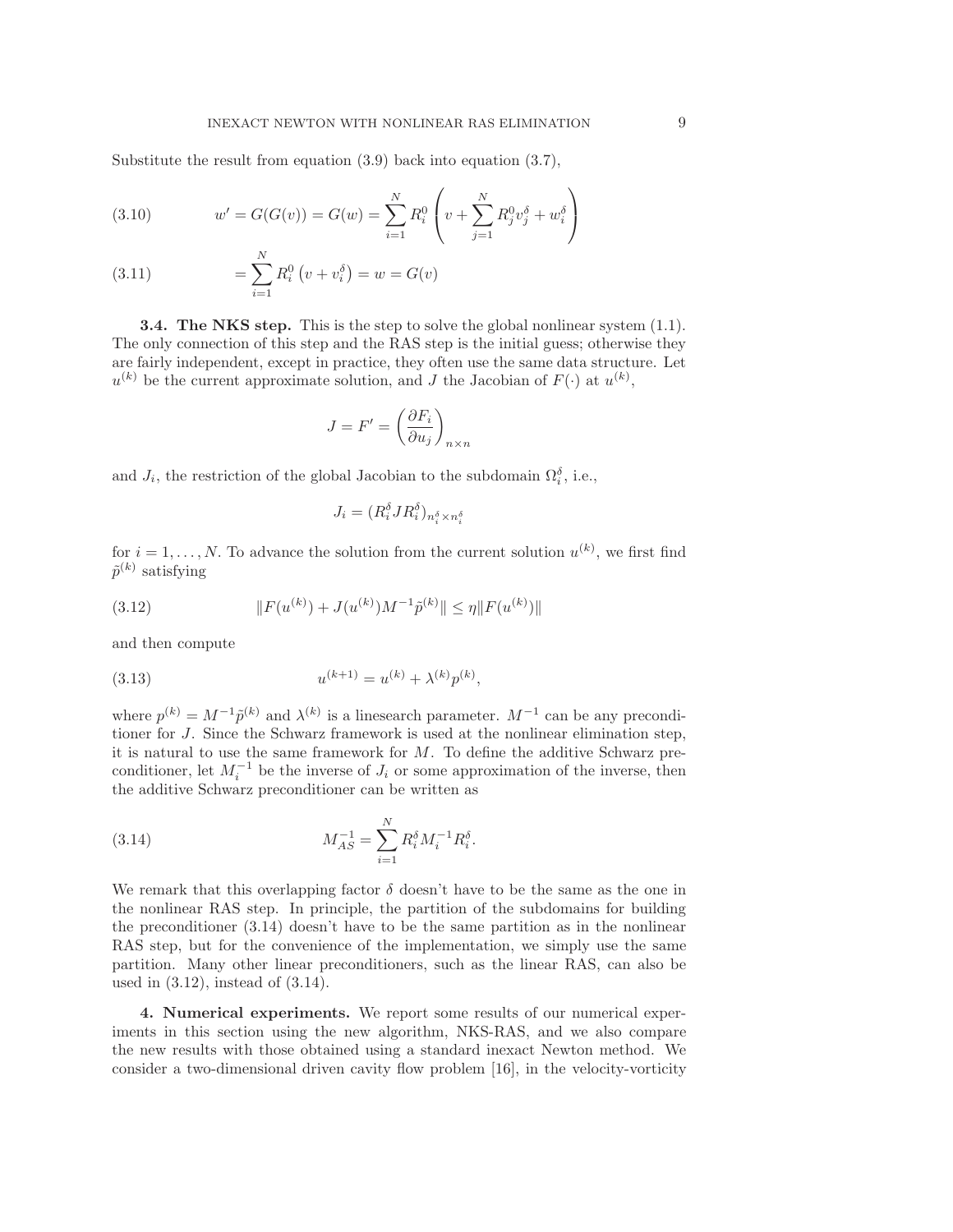

Fig. 4.1. *This is a 9-subdomain partition of the unit square. The middle subdomain contains all 25 mesh points marked with either* ◦ *or* •*. The subdomain nonlinear problem is solved using all 25 mesh points, but the solution is kept only at the 9 interior points marked with* •*.*

formulation, in terms of the velocity  $u, v$ , and the vorticity  $\omega$ , defined on the unit square  $\Omega = (0, 1) \times (0, 1),$ 

(4.1)  

$$
\begin{cases}\n-\Delta u - \frac{\partial \omega}{\partial y} &= 0 \\
-\Delta v + \frac{\partial \omega}{\partial x} &= 0 \\
-\frac{1}{Re}\Delta \omega + u \frac{\partial \omega}{\partial x} + v \frac{\partial \omega}{\partial y} &= 0.\n\end{cases}
$$

The boundary conditions are:  $u = v = 0$  for the bottom, left and right part of the boundary; and  $u = 1$ ,  $v = 0$  for the top boundary. The boundary condition on  $\omega$  is given by its definition:

(4.2) 
$$
\omega(x,y) = -\frac{\partial u}{\partial y} + \frac{\partial v}{\partial x}.
$$

We vary the Reynolds number  $Re$  in the experiments because, in general, as  $Re$ increases the problem becomes harder to solve.

The usual uniform mesh finite difference approximation with the 5-point stencil is used to discretize the boundary value problem. Upwinding is used for the divergence (convective) terms and central differencing for the gradient (source) terms. To obtain a nonlinear algebraic system of equations  $F$ , we use natural ordering for the mesh points, and at each mesh point, we arrange the unknowns in the order of  $u, v$ , and  $\omega$ . The partitioning of  $F$  is through the partitioning of the mesh points. Fig. 4.1 shows a typical mesh, together with an overlapping partition with interior points marked as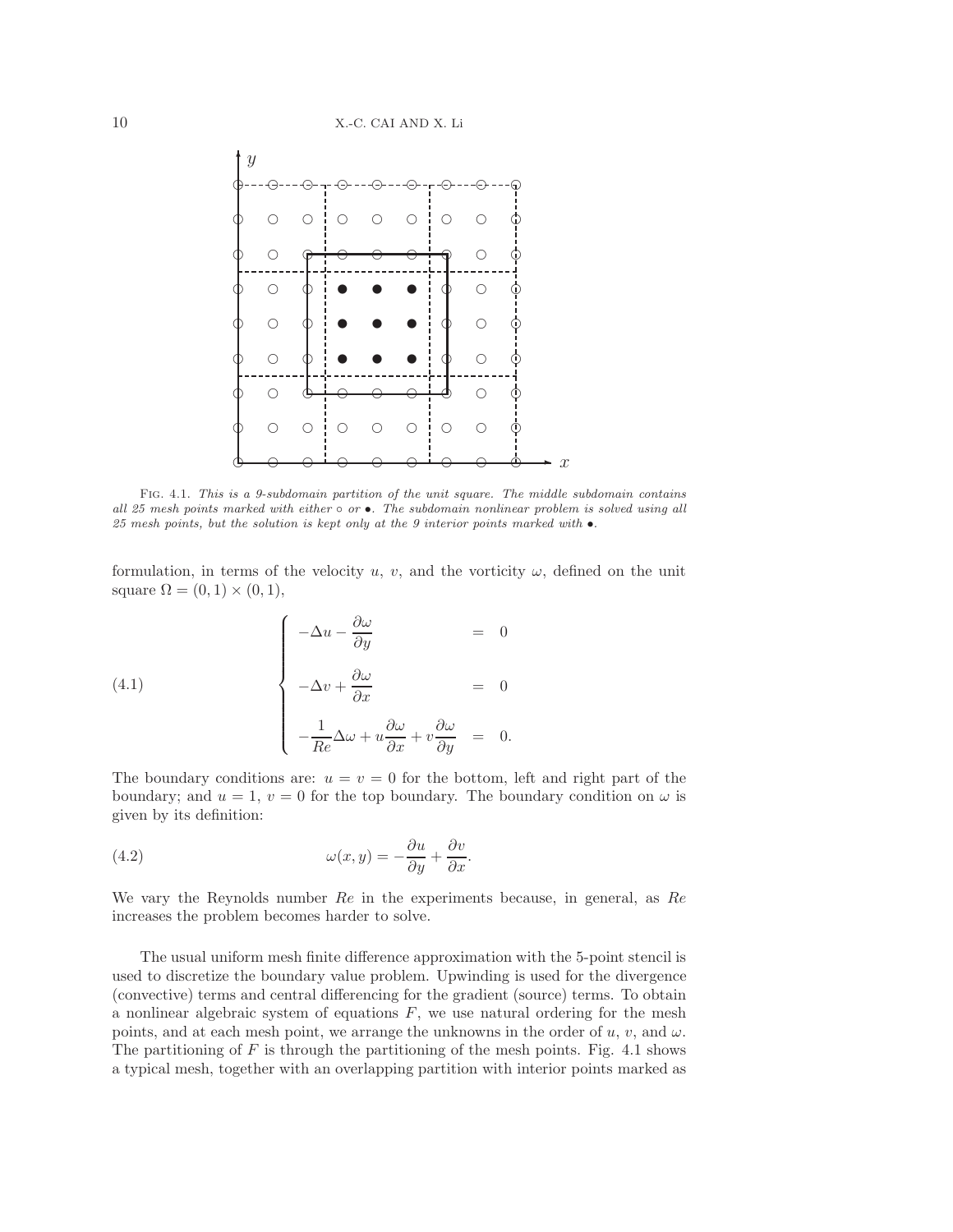

Fig. 4.2. *Nonlinear residual history for the flow problem with different Reynolds numbers.*

 $\bullet\bullet$ ". The size of the overlap is as indicated in Fig.4.1. The implementation is done using PETSc [1], and the results are obtained on an IBM BG/L.

In all tests, the initial guess for the global Newton iteration is zero for  $u, v$  and  $\omega$ . We stop the global Newton iterations if

$$
||F(u^{(k)})|| \le \max\{10^{-6}||F(u^{(0)})||, 10^{-10}\}.
$$

In the nonlinear RAS step of the algorithm, we stop the subdomain Newton iterations if

$$
\|F_i^\delta(u^{(k)}+v_i^\delta)\|\leq \max\{10^{-6}\|F_i^\delta(u^{(k)})\|,10^{-10}\}.
$$

The global Jacobian system is solved with GMRES(30). The global linear iteration is stopped if the relative tolerance

$$
||F(u^{(k)}) + F'(u^{(k)})p^{(k)}|| \le \max\{10^{-4}||F(u^{(k)})||, 10^{-10}\}
$$

is satisfied. In the nonlinearity checking step, we use

$$
\rho = 0.75.
$$

In practice, there is usually a range of  $\rho$  that one can choose from.

We first present a comparison of NKS-RAS with the regular NKS. In NKS the preconditioner is the regular additive Schwarz (3.14). In Fig.4.2, we show the history of the norm of the residual of several test runs with different Reynolds numbers on a  $256 \times 256$  mesh using the regular NKS (marked with  $\circ$ ) and NKS-RAS (marked with ∗). The mesh is partitioned into 256 subdomains (16 in each direction) and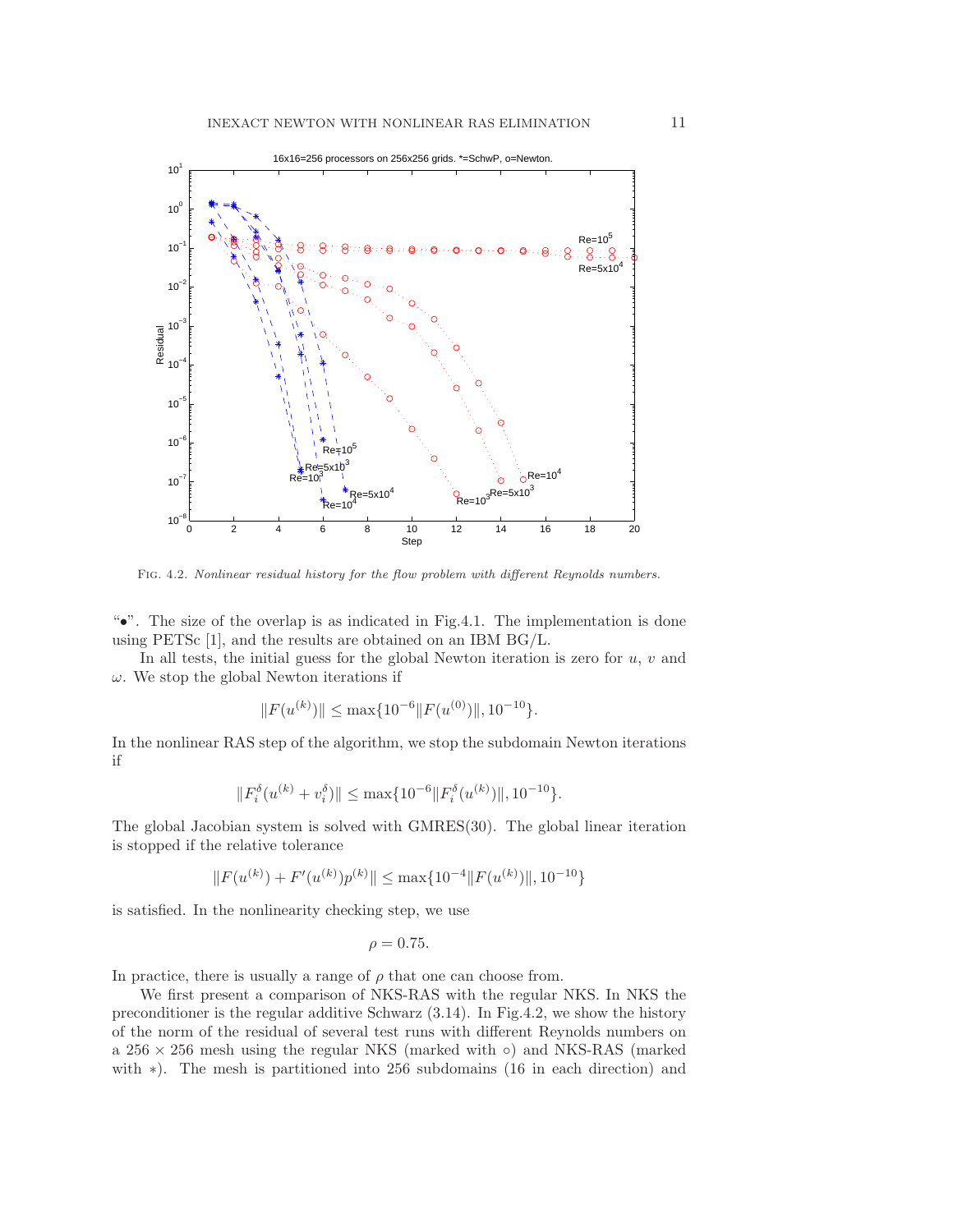each subdomain is assigned to one processor. As the Reynolds number increases, the nonlinear system becomes more difficult to solve. NKS with the standard line search fails to converge once the Reynolds number passes a certain value. We did not try to employ other techniques, such as pseudo-time stepping [22] or parameter/mesh continuations [28, 29], to improve the convergence of NKS. On the other hand, NKS-RAS converges for a much larger range of Reynolds numbers as shown in Fig.4.2 without employing any special techniques. The number of global Newton iterations does not change much as we increase the Reynolds number, and in all tests, the nonlinear RAS is called only once at the very first iteration. During the RAS iteration, the number of local Newton iterations ranges from 0 to 10.

An interesting question is why the use of the nonlinear RAS helps so much the convergence of the outer Newton iteration. To answer the question theoretically is beyond the scope of the paper. A similar question about why the linear RAS works so well as a linear preconditioner is still an unanswered question, as far as we know. Some recent papers show that in some special cases, a version of the linear RAS is in fact closely related to the parallel Schwarz algorithm of Lions [12, 23]. Sometimes the norm of the residual  $||F(u^{(k)})||$ , as shown in Fig.4.2, does not tell us much about the pointwise value of the residual function  $F(u^{(k)})$  itself. As a matter of fact, the work in this paper is mostly motivated by inspecting the surface plots (not just the norm) of the residual function for each of the physical fields. In Fig 4.3, we show the surface plots for each of the three components of  $F(u^{(k)})$  corresponding to the two velocity components u and v and the vorticity component  $\omega$ . The top three figures are for the residual functions from the regular NKS iterations, and the bottom three figures are for the residual functions from the new algorithm.

For this particular mesh and Reynolds number, both algorithms converge and NKS takes a few more iterations than NKS-RAS. For the NKS run, we observe that the dominant part of the residual is the vorticity component near the top corner of the computational domain. For the NKS-RAS run, the dominant component of the vorticity function near the corner is removed by the RAS iteration (see the bottom figure of Fig. 4.3). Once the dominant component is removed, the global Newton algorithm converges in a small number of iterations. Six iterations are needed to reach convergence in this case. RAS is used in the first iteration to remove the dominant peak in the nonlinear residual. In the other five iterations, there are no dominant nonlinear components according to the nonlinearity-checking condition and therefore RAS is not used.

The side effect of the RAS iteration includes the spreading of the dominant residual to other components, and to other areas of the computational domain, near the boundary of the subdomains. The interesting thing is that the newly created peaks in the residual functions do not seem to decrease the overall convergence rate.

We next address various scalability issues of the algorithm. In Tables 4.1 and 4.2, we present the numbers of global Newton iterations, the average numbers of global GMRES iterations, the ranges of local Newton iterations in RAS, the overlap size, and the total compute times for various Reynolds numbers, the number of processors, and mesh sizes.

As the Reynolds number increases, the nonlinearity is more concentrated near the two top corners of the computational domain. That makes the distribution of nonlinearity more unbalanced. In fact, the classical NKS method starts to show divergent behaviors once the Reynolds number exceeds  $3 \times 10^4$  on all of our test runs. On the other hand, NKS-RAS converges on all of our test runs for all the Reynolds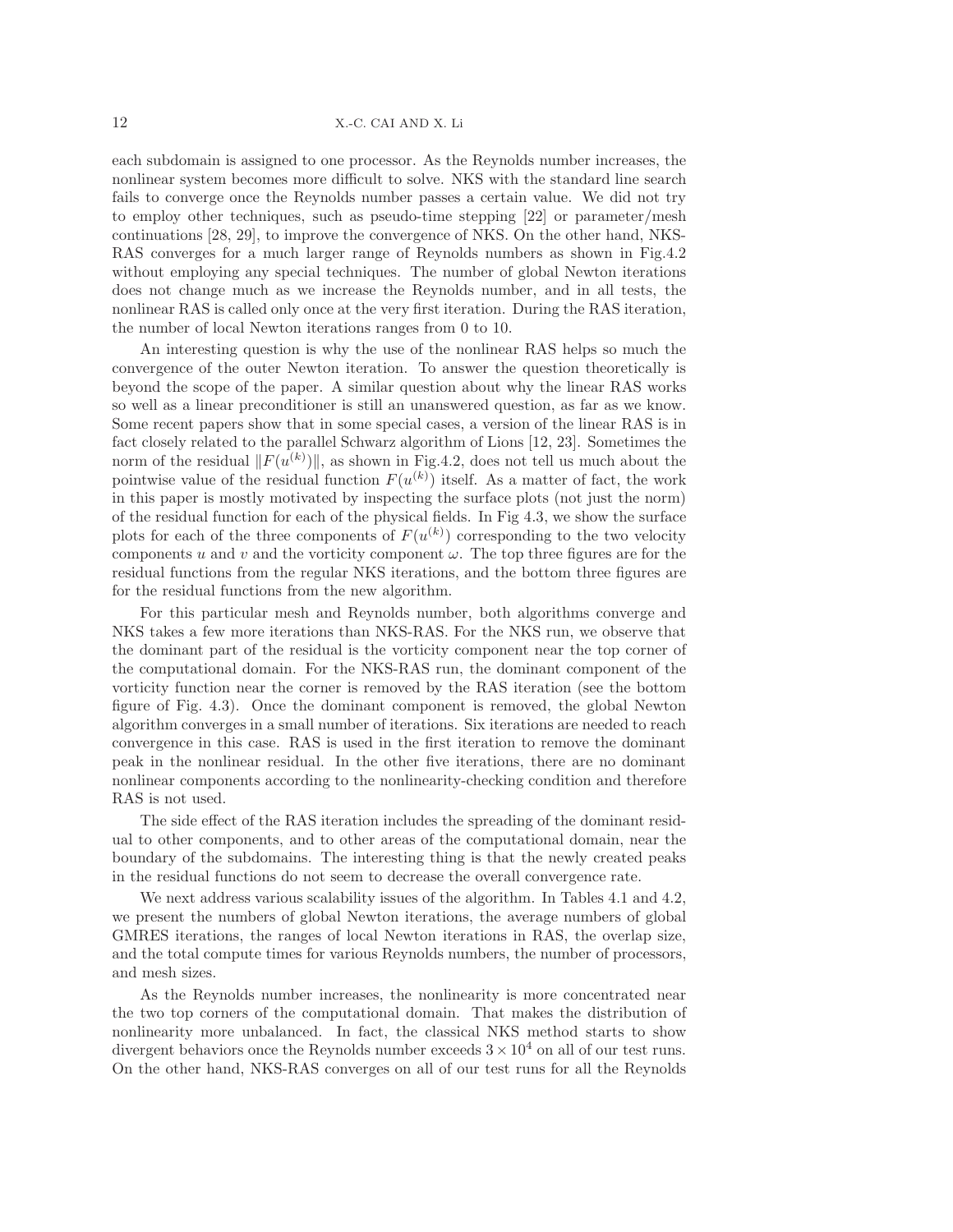| $#$ of processors                            | $Re = 10^3$ | $Re = 5 \cdot 10^3$ $Re = 10^4$ |            | $Re = 5 \cdot 10^4$ | $Re = 10^5$ |  |  |  |  |  |
|----------------------------------------------|-------------|---------------------------------|------------|---------------------|-------------|--|--|--|--|--|
| Global Newton iterations                     |             |                                 |            |                     |             |  |  |  |  |  |
| $8 \times 8$                                 | 4           | 6                               | 6          | 7                   | 8           |  |  |  |  |  |
| $8 \times 16$                                | 4           | 5                               | 5          |                     | 7           |  |  |  |  |  |
| $16 \times 16$                               | 4           | 5                               | 6          |                     | 9           |  |  |  |  |  |
| Average GMRES iterations                     |             |                                 |            |                     |             |  |  |  |  |  |
| $8 \times 8$                                 | 48          | 39                              | 38         | 39                  | 38          |  |  |  |  |  |
| $8 \times 16$                                | 56          | 50                              | 52         | 42                  | 40          |  |  |  |  |  |
| $16\times16$                                 | 77          | 67<br>68                        |            | 61                  | 51          |  |  |  |  |  |
| Ranges of subdomain Newton iterations in RAS |             |                                 |            |                     |             |  |  |  |  |  |
| $8 \times 8$                                 | $0 \sim 4$  | $0 \sim 6$                      | $0 \sim 7$ | $0 \sim 8$          | $0 \sim 9$  |  |  |  |  |  |
| $8 \times 16$                                | $0 \sim 4$  | $0 \sim 5$                      | $0 \sim 5$ | $0 \sim 5$          | $0 \sim 7$  |  |  |  |  |  |
| $16\times16$                                 | $0 \sim 4$  | $0 \sim 5$                      | $0 \sim 6$ | $0 \sim 7$          | $0 \sim 8$  |  |  |  |  |  |
| Total compute times (sec)                    |             |                                 |            |                     |             |  |  |  |  |  |
| $8 \times 8$                                 | 0.9761      | 1.2520                          | 1.2810     | 1.5050              | 1.6620      |  |  |  |  |  |
| $8 \times 16$                                | 0.5846      | 0.6716                          | 0.7078     | 0.8208              | 0.8292      |  |  |  |  |  |
| $16\times16$                                 | 0.4659      | 0.5268                          | 0.6226     | 0.6661              | 0.7472      |  |  |  |  |  |

TABLE  $4.1$ 

*The numbers of iterations and total compute times. Mesh size* 128 × 128 *on* 64*,* 128 *and* 256 *processors. The overlapping size is 3 for all cases.*

numbers ranging from  $Re = 10^3$  to  $Re = 10^5$ . This shows that the RAS step has indeed provided some balancing of the nonlinearities to the nonlinear problem under consideration. Note that for large Re, bifurcation may happen, but we do not intend to deal with that in this paper.

There are two overlap parameters in the algorithms; one for the nonlinear RAS step and one for the linear Schwarz preconditioner in the NKS step. They don't have to be the same, and in some situations, much better results can be obtained by using different values of overlap. To find the best combination is often a trial and error step.

Here we consider a case where the RAS overlap is fixed to be 4 and the effect of the NKS overlap is given in Table 4.3. We can see that in general, the algorithm converges better as the overlap increases. On the other hand, a larger overlap also increases inter-process communications. Consequently, choices for overlap width are usually between 2 and 4.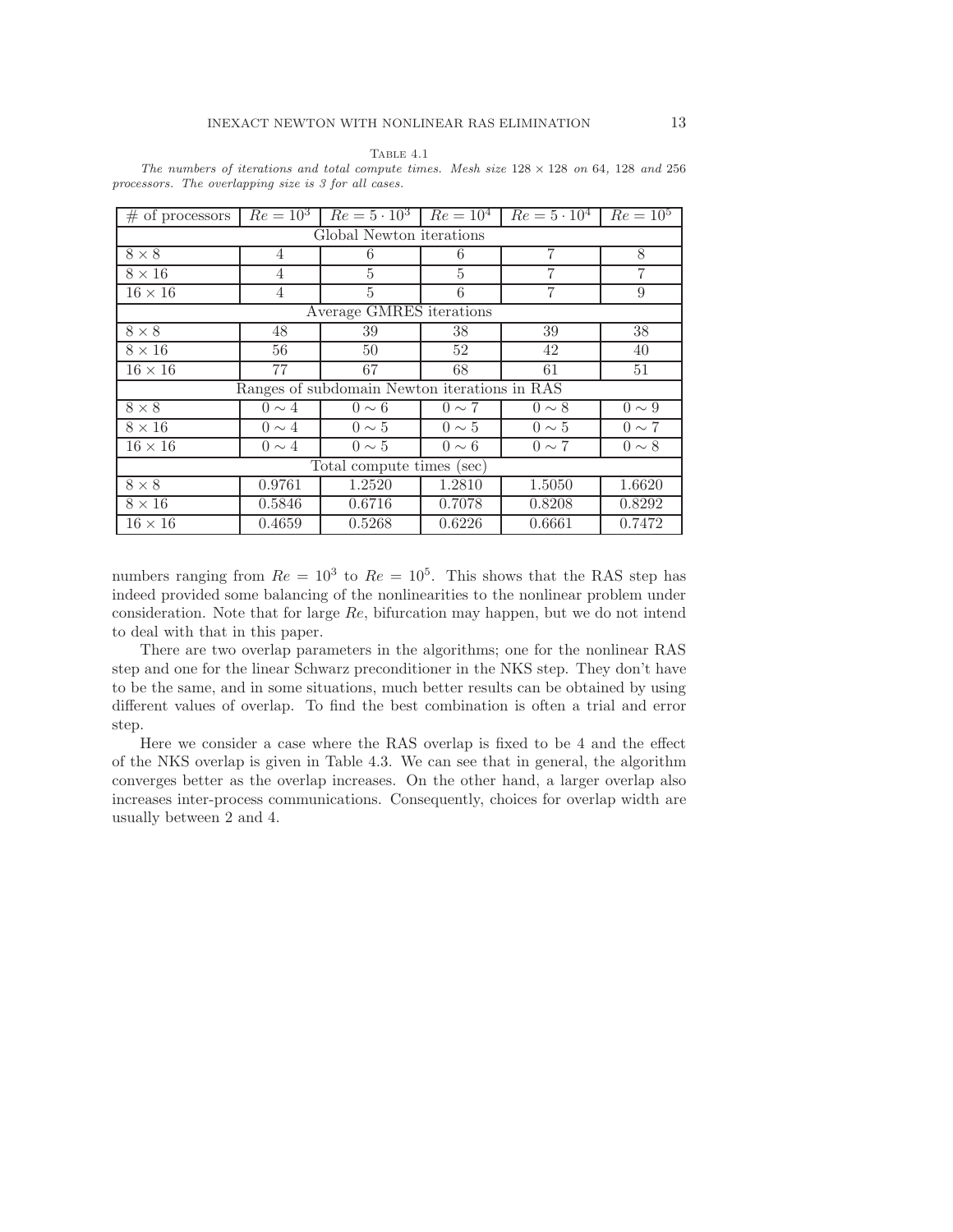| $\#$ of processors                                    | $Re = 10^3$              | $Re = 5 \cdot 10^3$   $Re = 10^4$ |            | $Re = 5 \cdot 10^4$ | $Re = 10^5$ |  |  |  |  |  |
|-------------------------------------------------------|--------------------------|-----------------------------------|------------|---------------------|-------------|--|--|--|--|--|
| Global Newton iterations                              |                          |                                   |            |                     |             |  |  |  |  |  |
| $8 \times 16$                                         | 5                        | 5                                 | 6          | 9                   | 9           |  |  |  |  |  |
| $16 \times 16$                                        | 5                        | 5                                 | 6          | $\overline{7}$      | 9           |  |  |  |  |  |
| $16 \times 32$                                        | $5^{\dagger}$            | 4                                 | 5          | 7                   | 7           |  |  |  |  |  |
|                                                       | Average GMRES iterations |                                   |            |                     |             |  |  |  |  |  |
| $8 \times 16$                                         | 85                       | 65                                | 62         | 49                  | 45          |  |  |  |  |  |
| $16 \times 16$                                        | 107                      | 90                                | 98         | 96                  | 97          |  |  |  |  |  |
| $16 \times 32$                                        | $121^{\dagger}$          | 115                               | 94<br>103  |                     | 97          |  |  |  |  |  |
| Ranges of subdomain Newton iterations in RAS          |                          |                                   |            |                     |             |  |  |  |  |  |
| $8 \times 16$                                         | $0 \sim 3$               | $0 \sim 4$<br>$0 \sim 4$          |            | $0 \sim 5$          | $0 \sim 5$  |  |  |  |  |  |
| $16 \times 16$                                        | $0 \sim 3$               | $0 \sim 5$                        | $0 \sim 5$ | $0 \sim 6$          | $0 \sim 6$  |  |  |  |  |  |
| $16 \times 32$                                        | $0 \sim 2^{\dagger}$     | $0 \sim 4$                        | $0 \sim 4$ | $0 \sim 4$          | $0 \sim 4$  |  |  |  |  |  |
| Total compute times (sec)                             |                          |                                   |            |                     |             |  |  |  |  |  |
| $8 \times 16$                                         | 3.082                    | 2.720                             | 3.108      | 3.914               | 3.749       |  |  |  |  |  |
| $16 \times 16$                                        | 1.888                    | 1.752<br>2.131                    |            | 2.440               | 3.030       |  |  |  |  |  |
| $16 \times 32$                                        | 1.868                    | 1.088                             | 1.214      | 1.515               | 1.550       |  |  |  |  |  |
| <sup>†</sup> Overlapping size of 6 used in this case. |                          |                                   |            |                     |             |  |  |  |  |  |

TABLE  $4.2\,$ *The numbers of iterations and total compute times. Mesh size* 256 × 256 *on* 128*,* 256 *and* 512 *processors. The overlapping size is 3 for all cases.*

TABLE  $4.3$ *Effect of the overlapping size*  $\delta$ *. Mesh size* 256  $\times$  256,  $Re = 10^4$ , on 128, 256 and 512 processors.

| $#$ of processors                            | $\delta=1$ | $\delta = 2$             | $\delta=3$ | $\delta = 4$ | $\delta = 5$ |  |  |  |
|----------------------------------------------|------------|--------------------------|------------|--------------|--------------|--|--|--|
| Global Newton iterations                     |            |                          |            |              |              |  |  |  |
| $8 \times 16$                                | 6          | 6                        | 6          | 6            | 6            |  |  |  |
| $16 \times 16$                               | 6          | 6                        | 6          | 6            | 6            |  |  |  |
| $16 \times 32$                               | 5          | 5                        | 5          | 5            | 5            |  |  |  |
|                                              |            | Average GMRES iterations |            |              |              |  |  |  |
| $8 \times 16$                                | 96         | 77                       | 62         | 54           | 51           |  |  |  |
| $16 \times 16$                               | 169        | 111                      | 98         | 86           | 78           |  |  |  |
| $16 \times 32$                               | 165        | 134                      | 103        | 87           | 80           |  |  |  |
| Ranges of subdomain Newton iterations in RAS |            |                          |            |              |              |  |  |  |
| $8 \times 16$                                | $0 \sim 4$ | $0 \sim 4$               | $0 \sim 4$ | $0 \sim 4$   | $0 \sim 4$   |  |  |  |
| $16 \times 16$                               | $0 \sim 5$ | $0 \sim 5$               | $0 \sim 5$ | $0 \sim 5$   | $0 \sim 5$   |  |  |  |
| $16 \times 32$                               | $0 \sim 4$ | $0 \sim 4$               | $0 \sim 4$ | $0 \sim 4$   | $0 \sim 4$   |  |  |  |
| Total compute times (sec)                    |            |                          |            |              |              |  |  |  |
| $8 \times 16$                                | 2.992      | 2.999                    | 3.108      | 3.211        | 3.567        |  |  |  |
| $16 \times 16$                               | 2.246      | 2.013                    | 2.131      | 2.209        | 2.369        |  |  |  |
| $16 \times 32$                               | 1.169      | 1.230                    | 1.214      | 1.222        | 1.315        |  |  |  |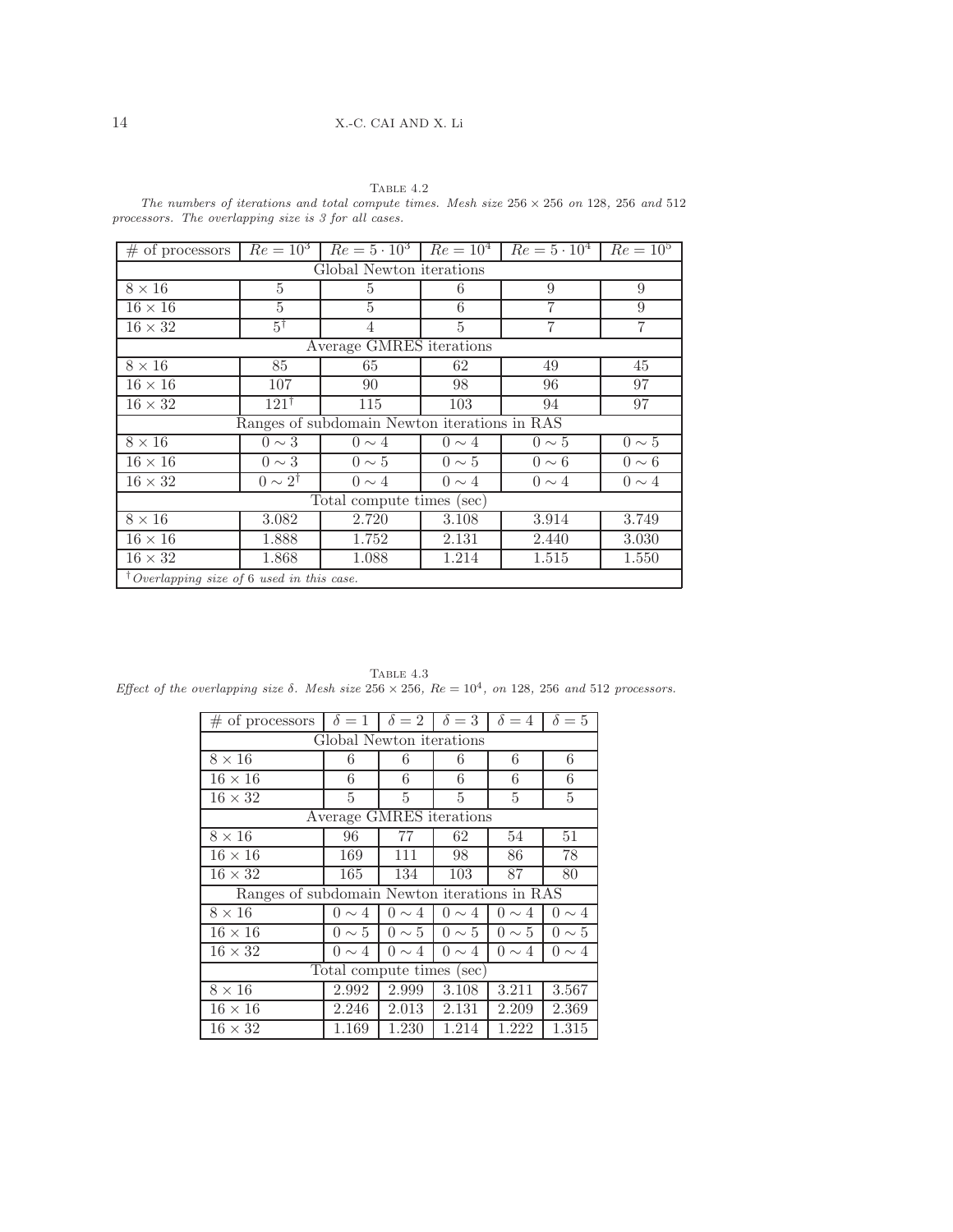

FIG. 4.3. A comparison of the residual surfaces obtained from Newton's method (top three figures) and the NKS-RAS method (bottom three figures). The left figures correspond to the  $\omega$  component of the residual function, the middle figures correspond to the u component of the residual function, and the right figures correspond to the v component of the residual function. The results are for the  $5^{th}$  iteration of both methods. The calculation was carried out for  $Re = 5.0 \times 10^3$ <br>cm s 256 x 256 mosk, portitioned into 16 x 16 subdensin on a  $256 \times 256$  mesh, partitioned into  $16 \times 16$  subdomains. Note that the scale for the top figures is  $10^{-3}$  and the scale for the bottom figures is  $10^{-4}$ .

INEXACT NEWTON WITH NONLINEAR RAS ELIMINATION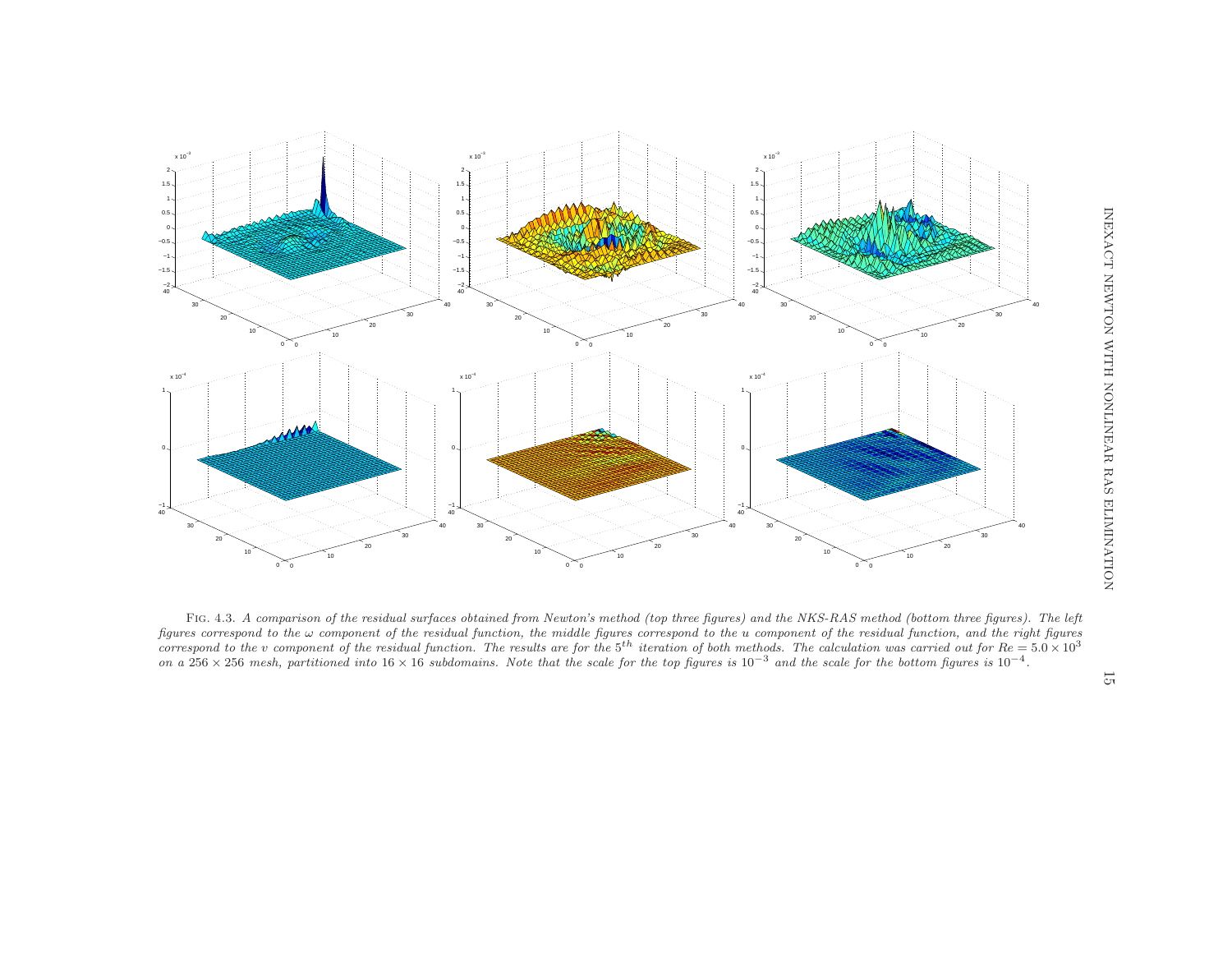Finally we present a comparison, in Table 4.4, of the algorithm when RAS is used only once, with the case when RAS is used at every iteration. In most situations, it is enough to use RAS once. This suggests that once the local highly unbalanced components are removed, Newton method converges well without requiring any further intervention.

|                                                                                                                    |  | TABLE 4.4 |  |  |  |  |
|--------------------------------------------------------------------------------------------------------------------|--|-----------|--|--|--|--|
| A comparison of the numbers of Newton iterations when RAS is used only once and used at                            |  |           |  |  |  |  |
| every iteration. The mesh size is $256 \times 256$ , with $16 \times 16 = 256$ processors. The overlapping size is |  |           |  |  |  |  |
| 3 for all cases.                                                                                                   |  |           |  |  |  |  |
|                                                                                                                    |  |           |  |  |  |  |

| Re                        | RAS once | RAS every step |
|---------------------------|----------|----------------|
| $1 \cdot 10^{2}$          |          |                |
| $5\cdot 10^2$             | 5        |                |
| $1 \cdot \overline{10^3}$ | 5        | 5              |
| $5 \cdot 10^3$            | 5        |                |
| $1\cdot 10^4$             |          |                |
| $5 \cdot 10^4$            |          |                |
| $1 \cdot 10^{5}$          |          |                |

5. Final remarks. A robust and fully parallel inexact Newton method was introduced using a restricted additive Schwarz based nonlinear elimination method and the inexact Newton-Krylov-Schwarz method. We demonstrated in this paper that this new RAS-NKS algorithm can be used to solve difficult nonlinear problems by balancing the distribution of nonlinearities in the system. As an example, we studied the performance of the new algorithm for solving the high Reynolds number incompressible Navier-Stokes equations. We observed that once the local high nonlinearity caused by the high Reynolds number is eliminated, the overall convergence becomes completely independent of the Reynolds number. Comparing with the previously introduced left-preconditioning method (additive Schwarz preconditioned inexact Newton method [6, 17, 18]), the new method has similar robustness and scalability properties, but is considerably easier to implement and is more flexible since it can be turned on and off during some of the outer Newton iterations.

As future work, we will consider two improvements of the algorithm. First, when the number of processors is very small, the subdomain problems become too large and the subdomain nonlinear iterations used in nonlinear RAS may fail to converge. Some adaptivity may be necessary to recursively use the NKS-RAS idea to solve the nonlinear subproblems on large subdomains. Second, when the number of processors is very large, multilevel versions for the algorithm is needed to obtain good parallel scalability.

Acknowledgements. We would like to thank Professor Frederic Nataf, and the referees for their insightful and constructive suggestions.

#### REFERENCES

- [1] S. Balay, K. Buschelman, W. Gropp, D. Kaushik, M. Knepley, L. McInnes, B. Smith, and H. Zhang, *PETSc Users Manual*, Argonne National Laboratory, 2008.
- [2] P. N. Brown and Y. Saad, *Hybrid Krylov methods for nonlinear systems of equations*, SIAM J. Sci. Stat. Comput., 11 (1990), pp. 59–71.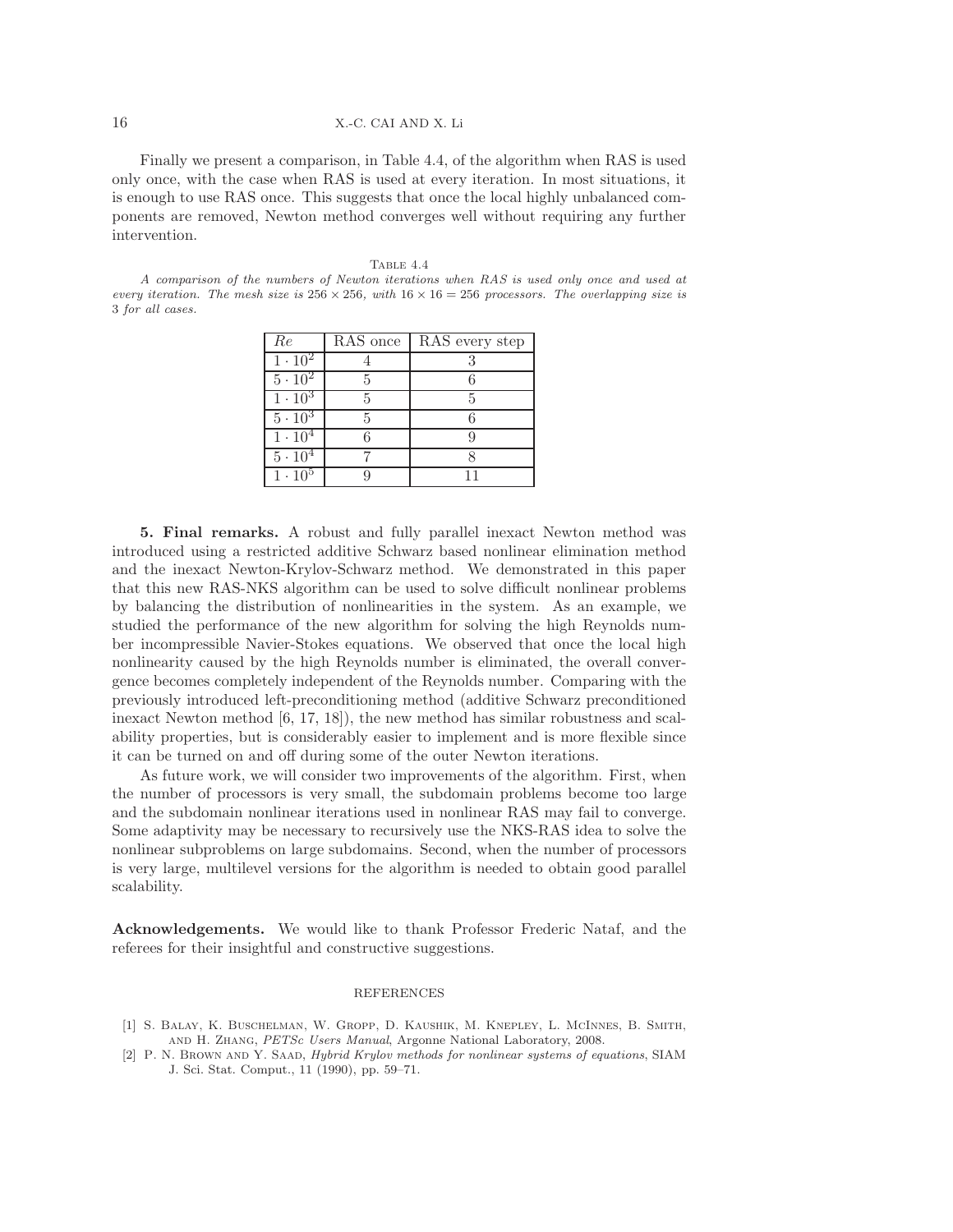- [3] P. N. Brown and Y. Saad, *Convergence theory of nonlinear Newton-Krylov algorithms*, SIAM J. Optimization, 4 (1994), pp. 297–330.
- [4] X.-C. Cai and M. Dryja, *Domain decomposition methods for monotone nonlinear elliptic problems*, Contemporary Math., 180 (1994), pp. 21–27.
- [5] X.-C. Cai, W. D. Gropp, D. E. Keyes, R. G. Melvin, and D. P. Young, *Parallel Newton– Krylov–Schwarz algorithms for the transonic full potential equation*, SIAM J. Sci. Comput., 19 (1998), pp. 246–265.
- [6] X.-C. Cai and D. E. Keyes, *Nonlinearly preconditioned inexact Newton algorithm*, SIAM J. Sci. Comput., 24 (2002), pp. 183-200.
- [7] X.-C. Cai, D. E. Keyes, and D. P. Young, *A nonlinear additive Schwarz preconditioned inexact Newton method for shocked duct flow*, Proceedings of the 13th International Conference on Domain Decomposition Methods, 2001.
- [8] X.-C. Cai and M. Sarkis, *A restricted additive Schwarz preconditioner for general sparse linear systems,* SIAM J. Sci. Comput., 21 (1999), pp. 792-797.
- [9] T. Chan and K. Jackson, *Nonlinearly preconditioned Krylov subspace methods for discrete Newton algorithms*, SIAM J. Sci. Stat. Comput., 5 (1984), pp. 533–542.
- [10] R. S. Dembo, S. C. Eisenstat, and T. Steihaug, *Inexact Newton methods*, SIAM J. Numer. Anal., 19 (1982), pp. 400–408.
- [11] M. Dryja and W. Hackbusch, *On the nonlinear domain decomposition method*, BIT, (1997), pp. 296-311.
- [12] E. EFSTATHIOU AND M. GANDER, *Why restricted additive Schwarz converges faster than additive Schwarz*, BIT Numer. Math., 43 (2003), pp. 945-959.
- [13] S. C. Eisenstat and H. F. Walker, *Globally convergent inexact Newton methods*, SIAM J. Optimization, 4 (1994), pp. 393–422.
- [14] S. C. Eisenstat and H. F. Walker, *Choosing the forcing terms in an inexact Newton method*, SIAM J. Sci. Comput., 17 (1996), pp. 16-32.
- [15] W. D. Gropp, D. E. KEYES, L. C. MCINNES AND M. D. TIDRIRI, *Globalized Newton-Krylov-Schwarz algorithms and software for parallel implicit CFD*, Int. J. High Performance Computing Applications, 14 (2000), pp. 102-136.
- [16] C. Hirsch, *Numerical Computation of Internal and External Flows*, John Wiley & Sons, New York, 1990.
- [17] F.-N. Hwang and X.-C. Cai, *A parallel nonlinear additive Schwarz preconditioned inexact Newton algorithm for incompressible Navier-Stokes equations*, J. Comput. Phys., 204 (2005), pp. 666-691.
- [18] F.-N. Hwang and X.-C. Cai, *A class of parallel two-level nonlinear Schwarz preconditioned inexact Newton algorithms*, Comp. Methods Appl. Mech. Engin., 196 (2007), pp. 1603- 1611.
- [19] F.-N. Hwang, H.-L. Lin, and X.-C. Cai, *Two-level nonlinear elimination based preconditioners for inexact Newton methods with application in shocked duct flow calculation*, ETNA, 37 (2010), pp. 239-251.
- [20] H. JIANG AND P. A. FORSYTH, *Robust linear and nonlinear strategies for solution of the transonic Euler equations*, Computer and Fluids, 24 (1995), pp. 753-770.
- [21] C. T. Kelley, *Iterative Methods for Linear and Nonlinear Equations*, SIAM, Philadelphia, 1995.
- [22] C. T. Kelley and D. E. Keyes, *Convergence analysis of pseudo-transient continuation*, SIAM J. Num. Anal., 35 (1998), pp. 508-523.
- [23] F. Kwok, *Is additive Schwarz with harmonic extension just Lions method in disguise?* Lecture Notes in Comput. Sci. Engin., 78 (2010), pp. 439-446.
- [24] P. J. Lanzkron, D. J. Rose, and J. T. Wilkes, *An analysis of approximate nonlinear elimination*, SIAM J. Sci. Comput., 17 (1996), pp. 538–559.
- [25] M. Paraschivoiu, X.-C. Cai, M. Sarkis, D. P. Young, and D. Keyes, *Multi-domain multimodel formulation for compressible flows: Conservative interface coupling and parallel implicit solvers for 3D unstructured meshes*, AIAA Paper 99-0784, 1999.
- [26] M. Pernice and H. Walker, *NITSOL: A Newton iterative solver for nonlinear systems*, SIAM J. Sci. Comput., 19 (1998), pp. 302–318.
- [27] B. F. Smith, P. E. Bjørstad, and W. D. Gropp, *Domain Decomposition: Parallel Multilevel Methods for Elliptic Partial Differential Equations*, Cambridge University Press, 1996.
- [28] D. P. Young, R. G. Melvin, M. B. Bieterman, F. T. Johnson, and S. S. Samant, *Global convergence of inexact Newton methods for transonic flow*, Int. J. Numer. Meths. Fluids, 11 (1990), pp. 1075-1095.
- [29] D. P. Young, R. G. Mervin, M. B. Bieterman, F. T. Johnson, S. S. Samant and J. E. Bussoletti, *A locally refined rectangular grid finite element method: Application to*